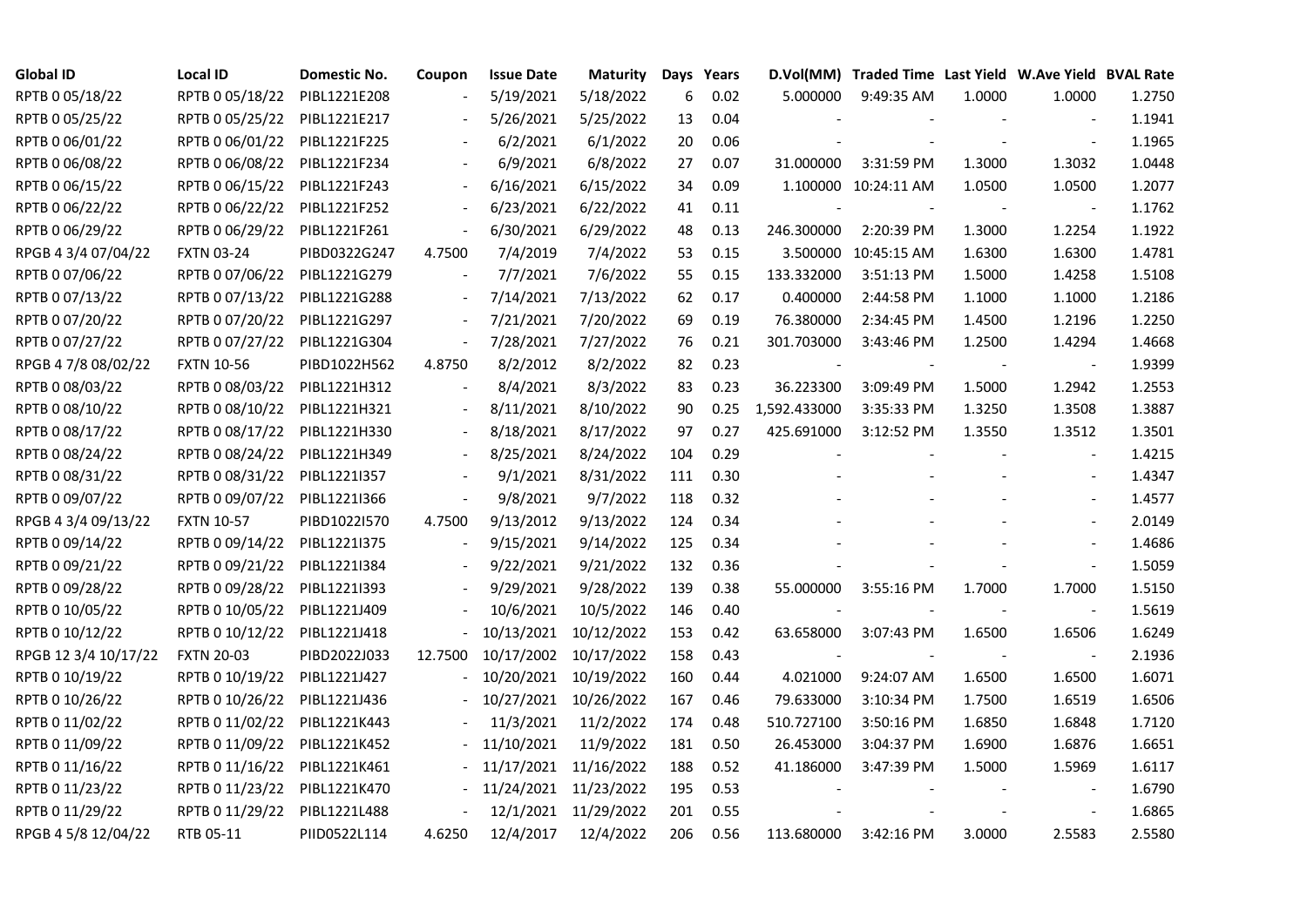| <b>Global ID</b>     | <b>Local ID</b>   | Domestic No. | Coupon                   | <b>Issue Date</b>  | Maturity   |     | Days Years |            | D.Vol(MM) Traded Time Last Yield W.Ave Yield BVAL Rate |        |                          |        |
|----------------------|-------------------|--------------|--------------------------|--------------------|------------|-----|------------|------------|--------------------------------------------------------|--------|--------------------------|--------|
| RPGB 4 12/06/22      | <b>FXTN 10-58</b> | PIBD1022L585 | 4.0000                   | 12/6/2012          | 12/6/2022  | 208 | 0.57       |            |                                                        |        |                          | 2.4291 |
| RPTB 0 12/07/22      | RPTB 0 12/07/22   | PIBL1221L497 |                          | 12/7/2021          | 12/7/2022  | 209 | 0.57       |            |                                                        |        |                          | 1.6950 |
| RPTB 0 12/14/22      | RPTB 0 12/14/22   | PIBL1221L503 |                          | 12/15/2021         | 12/14/2022 | 216 | 0.59       |            | 0.500000 11:31:18 AM                                   | 1.6500 | 1.6500                   | 1.6760 |
| RPTB 0 01/04/23      | RPTB 0 01/04/23   | PIBL1222A013 |                          | 1/5/2022           | 1/4/2023   | 237 | 0.65       |            |                                                        |        | $\overline{\phantom{a}}$ | 1.7235 |
| RPTB 0 01/11/23      | RPTB 0 01/11/23   | PIBL1222A022 |                          | 1/12/2022          | 1/11/2023  | 244 | 0.67       |            |                                                        |        | $\overline{\phantom{a}}$ | 1.7160 |
| RPTB 0 01/18/23      | RPTB 0 01/18/23   | PIBL1222A031 |                          | 1/19/2022          | 1/18/2023  | 251 | 0.69       |            |                                                        |        | $\blacksquare$           | 1.7084 |
| RPTB 0 01/25/23      | RPTB 0 01/25/23   | PIBL1222A040 |                          | 1/26/2022          | 1/25/2023  | 258 | 0.71       |            |                                                        |        | $\blacksquare$           | 1.6844 |
| RPTB 0 02/01/23      | RPTB 0 02/01/23   | PIBL1222B058 |                          | 2/2/2022           | 2/1/2023   | 265 | 0.73       | 7.900000   | 2:02:04 PM                                             | 1.7075 | 1.7075                   | 1.7639 |
| RPTB 0 02/08/23      | RPTB 0 02/08/23   | PIBL1222B067 |                          | 2/9/2022           | 2/8/2023   | 272 | 0.75       |            |                                                        |        | $\overline{a}$           | 1.7475 |
| RPGB 4 3/8 02/11/23  | RTB 03-10         | PIID0323B101 | 4.3750                   | 2/11/2020          | 2/11/2023  | 275 | 0.75       | 248.418000 | 3:11:20 PM                                             | 2.6250 | 2.6324                   | 2.6292 |
| RPTB 0 02/15/23      | RPTB 0 02/15/23   | PIBL1222B076 |                          | 2/16/2022          | 2/15/2023  | 279 | 0.76       |            |                                                        |        | $\blacksquare$           | 1.7775 |
| RPGB 13 02/20/23     | <b>FXTN 20-04</b> | PIBD2023B048 | 13.0000                  | 2/20/2003          | 2/20/2023  | 284 | 0.78       |            |                                                        |        |                          | 2.5593 |
| RPTB 0 02/22/23      | RPTB 0 02/22/23   | PIBL1222B085 |                          | 2/23/2022          | 2/22/2023  | 286 | 0.78       |            |                                                        |        | $\omega$                 | 1.7727 |
| RPGB 5 1/2 03/08/23  | <b>FXTN 05-75</b> | PIBD0523C752 | 5.5000                   | 3/8/2018           | 3/8/2023   | 300 | 0.82       | 44.300000  | 3:45:22 PM                                             | 2.8000 | 2.8023                   | 2.7588 |
| RPTB 0 03/15/23      | RPTB 0 03/15/23   | PIBL1222C119 |                          | 3/16/2022          | 3/15/2023  | 307 | 0.84       |            |                                                        |        | $\blacksquare$           | 1.8436 |
| RPTB 0 03/22/23      | RPTB 0 03/22/23   | PIBL1222C128 |                          | 3/23/2022          | 3/22/2023  | 314 | 0.86       | 0.550000   | 3:34:01 PM                                             | 1.7000 | 1.7000                   | 1.8582 |
| RPTB 0 04/05/23      | RPTB 0 04/05/23   | PIBL1222D145 |                          | 4/6/2022           | 4/5/2023   | 328 | 0.90       |            | 5.000000 11:01:04 AM                                   | 1.8250 | 1.8250                   | 1.8825 |
| RPTB 0 04/12/23      | RPTB 0 04/12/23   | PIBL1222D154 | $\overline{\phantom{a}}$ | 4/13/2022          | 4/12/2023  | 335 | 0.92       |            |                                                        |        | $\blacksquare$           | 1.8990 |
| RPTB 0 04/19/23      | RPTB 0 04/19/23   | PIBL1222D163 |                          | 4/20/2022          | 4/19/2023  | 342 | 0.94       | 4.013000   | 2:12:08 PM                                             | 1.9150 | 1.9412                   | 1.9000 |
| RPGB 3 1/2 04/21/23  | <b>FXTN 07-58</b> | PIBD0723D588 | 3.5000                   | 4/21/2016          | 4/21/2023  | 344 | 0.94       | 137.100000 | 2:23:41 PM                                             | 2.8000 | 2.5794                   | 2.6157 |
| RPTB 0 04/26/23      | RPTB 0 04/26/23   | PIBL1222D172 | $\blacksquare$           | 4/27/2022          | 4/26/2023  | 349 | 0.96       | 84.860600  | 3:43:44 PM                                             | 1.9575 | 1.9626                   | 1.9397 |
| RPTB 0 05/03/23      | RPTB 0 05/03/23   | PIBL1222E180 | $\blacksquare$           | 5/4/2022           | 5/3/2023   | 356 | 0.98       | 78.709000  | 3:48:50 PM                                             | 2.0000 | 1.9765                   | 1.9408 |
| RPGB 11 7/8 05/29/23 | <b>FXTN 20-05</b> | PIBD2023E054 | 11.8750                  | 5/29/2003          | 5/29/2023  | 382 | 1.05       |            |                                                        |        |                          | 2.8313 |
| RPGB 3 1/4 08/15/23  | RTB 10-04         | PIID1023H046 | 3.2500                   | 8/15/2013          | 8/15/2023  | 460 | 1.26       | 559.000000 | 3:48:00 PM                                             | 3.3000 | 3.2021                   | 3.1996 |
| RPGB 2 3/8 09/10/23  | <b>FXTN 03-25</b> | PIBD0323I252 | 2.3750                   | 9/10/2020          | 9/10/2023  | 486 | 1.33       | 891.500000 | 3:07:43 PM                                             | 3.0000 | 3.1983                   | 3.1978 |
| RPGB 11 3/8 10/23/23 | <b>FXTN 20-06</b> | PIBD2023J068 | 11.3750                  | 10/23/2003         | 10/23/2023 | 529 | 1.45       |            |                                                        |        | $\blacksquare$           | 3.1830 |
| RPGB 2 3/8 03/09/24  | RTB 03-11         | PIID0324C115 | 2.3750                   | 3/9/2021           | 3/9/2024   | 667 | 1.83       |            | 7.300000 11:14:48 AM                                   | 3.4350 | 3.3569                   | 3.1271 |
| RPGB 6 1/4 03/12/24  | RTB 05-12         | PIID0524C129 | 6.2500                   | 3/12/2019          | 3/12/2024  | 670 | 1.83       | 1.900000   | 2:06:03 PM                                             | 3.3250 | 3.3250                   | 3.0092 |
| RPGB 4 1/2 04/20/24  | <b>FXTN 07-59</b> | PIBD0724D595 | 4.5000                   | 4/20/2017          | 4/20/2024  | 709 | 1.94       |            |                                                        |        |                          | 3.6136 |
| RPGB 12 3/8 06/03/24 | <b>FXTN 20-07</b> | PIBD2024F075 | 12.3750                  | 6/3/2004           | 6/3/2024   | 753 | 2.06       |            |                                                        |        |                          | 3.7142 |
| RPGB 12 7/8 08/05/24 | <b>FXTN 20-08</b> | PIBD2024H086 | 12.8750                  | 8/5/2004           | 8/5/2024   | 816 | 2.23       |            |                                                        |        | $\blacksquare$           | 3.8519 |
| RPGB 4 1/8 08/20/24  | <b>FXTN 10-59</b> | PIBD1024H595 | 4.1250                   | 8/20/2014          | 8/20/2024  | 831 | 2.28       | 6.500000   | 3:56:31 PM                                             | 3.4000 | 3.8231                   | 3.8853 |
| RPGB 4 1/4 10/17/24  | <b>FXTN 05-76</b> | PIBD0524J762 | 4.2500                   | 10/17/2019         | 10/17/2024 | 889 | 2.43       |            |                                                        |        |                          | 4.0116 |
| RPGB 13 3/4 11/11/24 | <b>FXTN 20-09</b> | PIBD2024K091 |                          | 13.7500 11/11/2004 | 11/11/2024 | 914 | 2.50       |            |                                                        |        |                          | 4.0660 |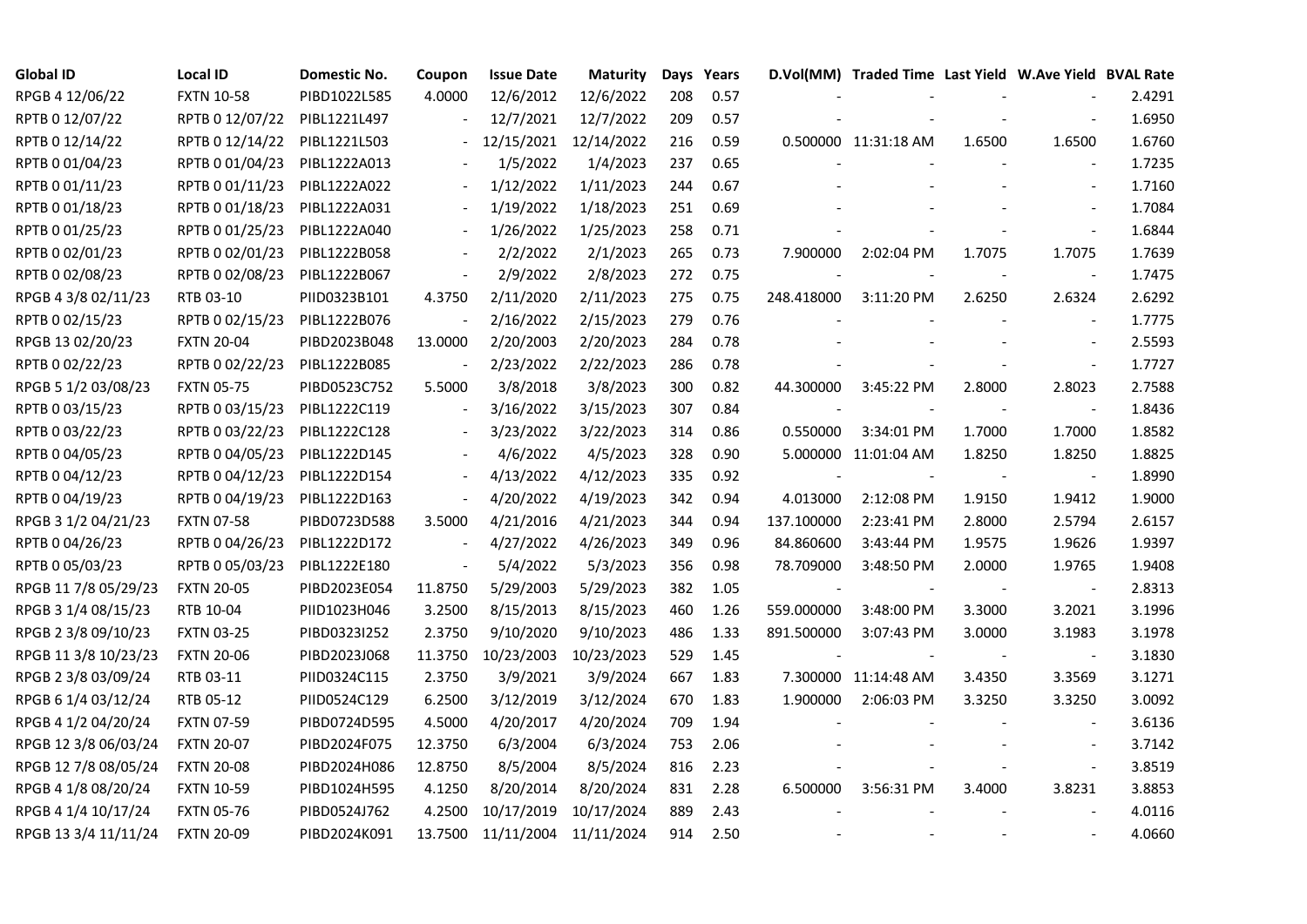| <b>Global ID</b>     | <b>Local ID</b>   | Domestic No. | Coupon  | <b>Issue Date</b> | Maturity              | Days Years |                          | D.Vol(MM) Traded Time Last Yield W.Ave Yield BVAL Rate |        |                          |        |
|----------------------|-------------------|--------------|---------|-------------------|-----------------------|------------|--------------------------|--------------------------------------------------------|--------|--------------------------|--------|
| RPGB 4 1/4 04/07/25  | <b>FXTN 03-27</b> | PIBD0325D270 | 4.2500  | 4/7/2022          | 4/7/2025 1,061        | 2.91       | 1,133.108000             | 3:59:41 PM                                             | 4.7375 | 4.7338                   | 4.7418 |
| RPGB 5 3/4 04/12/25  | <b>FXTN 07-61</b> | PIBD0725D618 | 5.7500  | 4/12/2018         | 4/12/2025 1,066       | 2.92       |                          |                                                        |        |                          | 4.3258 |
| RPGB 12 1/8 04/14/25 | <b>FXTN 20-10</b> | PIBD2025D103 | 12.1250 | 4/14/2005         | 4/14/2025 1,068       | 2.92       |                          |                                                        |        | $\overline{\phantom{a}}$ | 4.4026 |
| RPGB 2 5/8 08/12/25  | RTB 05-13         | PIID0525H130 | 2.6250  | 8/12/2020         | 8/12/2025 1,188       | 3.25       | 501.000000               | 9:54:14 AM                                             | 4.8250 | 4.7951                   | 4.8243 |
| RPGB 3 5/8 09/09/25  | <b>FXTN 10-60</b> | PIBD10251608 | 3.6250  | 9/9/2015          | 9/9/2025 1,216        | 3.33       | 26.100000                | 2:58:52 PM                                             | 4.8000 | 4.7971                   | 4.9597 |
| RPGB 12 1/8 10/20/25 | <b>FXTN 20-11</b> | PIBD2025J116 | 12.1250 | 10/20/2005        | 10/20/2025 1,257      | 3.44       |                          |                                                        |        | $\overline{\phantom{a}}$ | 4.7629 |
| RPGB 18 1/4 11/29/25 | <b>FXTN 25-01</b> | PIBD2525K015 | 18.2500 | 11/29/2000        | 11/29/2025 1,297      | 3.55       |                          |                                                        |        | $\overline{\phantom{a}}$ | 4.8372 |
| RPGB 10 1/4 01/19/26 | <b>FXTN 20-12</b> | PIBD2026A122 | 10.2500 | 1/19/2006         | 1/19/2026 1,348       | 3.69       |                          |                                                        |        | $\sim$                   | 4.9318 |
| RPGB 6 1/4 02/14/26  | <b>FXTN 07-62</b> | PIBD0726B627 | 6.2500  | 2/14/2019         | 2/14/2026 1,374       | 3.76       | 9.500000                 | 3:10:41 PM                                             | 5.3000 | 5.3000                   | 5.0525 |
| RPGB 3 3/8 04/08/26  | <b>FXTN 05-77</b> | PIBD0526D772 | 3.3750  | 4/8/2021          | 4/8/2026 1,427        | 3.91       | 1,262.030000             | 3:44:49 PM                                             | 5.2000 | 5.1858                   | 5.1893 |
| RPGB 3 1/2 09/20/26  | RTB 10-05         | PIID1026I057 | 3.5000  | 9/20/2016         | 9/20/2026 1,592       | 4.36       | 5.400000                 | 3:25:47 PM                                             | 5.1000 | 5.0778                   | 5.3179 |
| RPGB 6 1/4 10/20/26  | RTB 15-01         | PIID1526J019 | 6.2500  | 10/20/2011        | 10/20/2026 1,622      | 4.44       | 0.540000                 | 2:43:59 PM                                             | 5.2500 | 5.3889                   | 5.3448 |
| RPGB 8 12/07/26      | <b>FXTN 20-13</b> | PIBD2026L139 | 8.0000  | 12/7/2006         | 12/7/2026 1,670       | 4.57       | $\overline{\phantom{a}}$ |                                                        |        | $\blacksquare$           | 5.4226 |
| RPGB 5 3/8 03/01/27  | RTB 15-02         | PIID1527C023 | 5.3750  | 3/1/2012          | 3/1/2027 1,754        | 4.80       | 0.500000                 | 3:01:29 PM                                             | 5.7500 | 5.7500                   | 5.5354 |
| RPGB 4 7/8 03/04/27  | RTB 05-15         | PIID0527C159 | 4.8750  | 3/4/2022          | 3/4/2027 1,757        | 4.81       | 171.634000               | 3:51:37 PM                                             | 5.3800 | 5.3074                   | 5.2918 |
| RPGB 4 3/4 05/04/27  | <b>FXTN 10-61</b> | PIBD1027E617 | 4.7500  | 5/4/2017          | 5/4/2027 1,818        | 4.98       | 190.930000               | 3:14:27 PM                                             | 5.7800 | 5.6697                   | 5.7201 |
| RPGB 4 5/8 06/02/27  | RTB 05-14         | PIID0527L140 | 4.6250  | 12/2/2021         | 6/2/2027 1,847        | 5.06       | 26.490000                | 3:50:16 PM                                             | 5.4050 | 5.4334                   | 5.7171 |
| RPGB 8 5/8 09/06/27  | <b>FXTN 20-14</b> | PIBD2027I140 | 8.6250  | 9/6/2007          | 9/6/2027 1,943        | 5.32       |                          |                                                        |        | $\overline{\phantom{a}}$ | 5.7211 |
| RPGB 6 1/4 03/22/28  | <b>FXTN 10-63</b> | PIBD1028C635 | 6.2500  | 3/22/2018         | 3/22/2028 2,141       | 5.86       |                          |                                                        |        | $\overline{\phantom{a}}$ | 5.8714 |
| RPGB 3 5/8 04/22/28  | <b>FXTN 07-64</b> | PIBD0728D649 | 3.6250  | 4/22/2021         | 4/22/2028 2,172       | 5.95       | 1.098000                 | 3:07:06 PM                                             | 5.8500 | 5.8500                   | 6.0855 |
| RPGB 3 3/4 08/12/28  | <b>FXTN 07-65</b> | PIBD0728H654 | 3.7500  | 8/12/2021         | 8/12/2028 2,284       | 6.25       | 179.300000               | 3:50:37 PM                                             | 6.0200 | 6.0122                   | 6.0127 |
| RPGB 9 1/2 12/04/28  | <b>FXTN 20-15</b> | PIBD2028L151 | 9.5000  | 12/4/2008         | 12/4/2028 2,398       | 6.57       |                          |                                                        |        | $\overline{\phantom{a}}$ | 5.9843 |
| RPGB 67/8 01/10/29   | <b>FXTN 10-64</b> | PIBD1029A644 | 6.8750  | 1/10/2019         | 1/10/2029 2,435       | 6.67       |                          |                                                        |        |                          | 5.9836 |
| RPGB 8 3/4 05/27/30  | <b>FXTN 20-16</b> | PIBD2030E166 | 8.7500  | 5/27/2010         | 5/27/2030 2,937       | 8.04       |                          |                                                        |        | $\overline{\phantom{a}}$ | 6.1126 |
| RPGB 2 7/8 07/09/30  | <b>FXTN 10-65</b> | PIBD1030G655 | 2.8750  | 7/9/2020          | 7/9/2030 2,980        | 8.16       |                          | 50.000000 11:18:06 AM                                  | 5.9100 | 5.9100                   | 5.9109 |
| RPGB 12 1/2 07/28/30 | <b>FXTN 25-02</b> | PIBD2530G029 | 12.5000 | 7/28/2005         | 7/28/2030 2,999       | 8.21       |                          |                                                        |        | $\sim$                   | 6.1194 |
| RPGB 11 1/4 01/26/31 | <b>FXTN 25-03</b> | PIBD2531A032 | 11.2500 | 1/26/2006         | 1/26/2031 3,181       | 8.71       |                          |                                                        |        | $\overline{\phantom{a}}$ | 6.1393 |
| RPGB 8 07/19/31      | <b>FXTN 20-17</b> | PIBD2031G171 | 8.0000  | 7/19/2011         | 7/19/2031 3,355       | 9.19       |                          |                                                        |        | $\overline{a}$           | 6.2018 |
| RPGB 4 07/22/31      | <b>FXTN 10-66</b> | PIBD1031G662 | 4.0000  | 7/22/2021         | 7/22/2031 3,358       | 9.19       |                          | 398.285000 11:10:57 AM                                 | 6.0500 | 6.1636                   | 6.1671 |
| RPGB 9 3/8 10/05/31  | <b>FXTN 25-04</b> | PIBD2531J042 | 9.3750  | 10/5/2006         | 10/5/2031 3,433       | 9.40       |                          |                                                        |        |                          | 6.1516 |
| RPGB 4 7/8 01/20/32  | <b>FXTN 10-67</b> | PIBD1032A675 | 4.8750  | 1/20/2022         | 1/20/2032 3,540       | 9.69       |                          | 207.000000 11:16:20 AM                                 | 6.0400 | 6.0319                   | 6.0305 |
| RPGB 5 7/8 02/02/32  | <b>FXTN 20-18</b> | PIBD2032B183 | 5.8750  | 2/2/2012          | 2/2/2032 3,553        | 9.73       |                          |                                                        |        | $\overline{\phantom{a}}$ | 6.1521 |
| RPGB 5 7/8 03/01/32  | RTB 20-01         | PIID2032C014 | 5.8750  | 3/1/2012          | 3/1/2032 3,581        | 9.80       |                          |                                                        |        |                          | 6.1523 |
| RPGB 5 3/4 09/27/32  | <b>FXTN 20-19</b> | PIBD2032I195 | 5.7500  | 9/27/2012         | 9/27/2032 3,791 10.38 |            |                          |                                                        |        | $\sim$                   | 6.1512 |